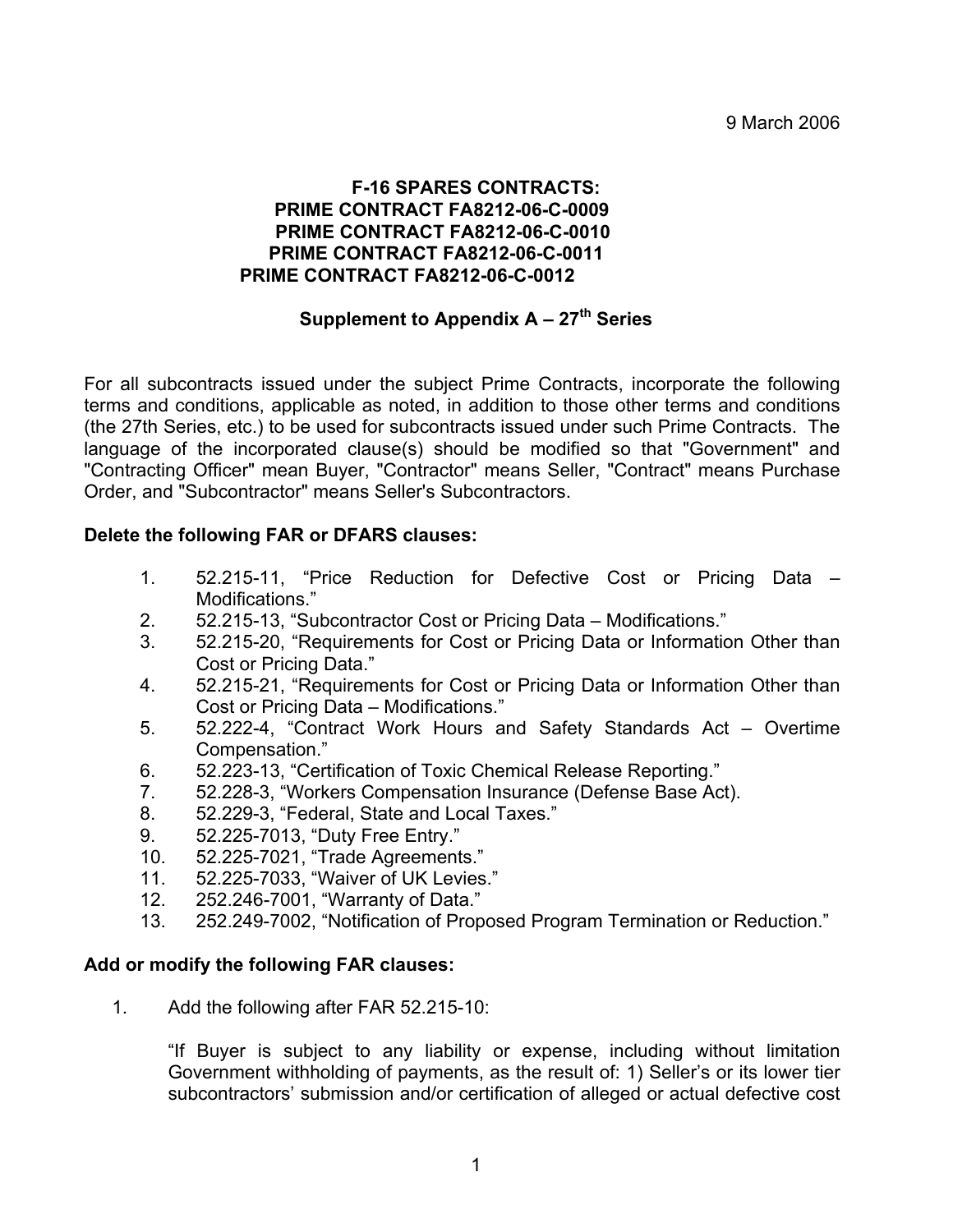or pricing data, as set forth in this clause or 2) their furnishing, as prospective subcontractors, alleged or actual defective cost or pricing data, which data was certified or required to be certified by Buyer to be accurate, complete and current as of the date specified by Buyer in its Certificate of Current Cost or Pricing Data, and which data Seller was given timely notice by Buyer to furnish and/or update prior to such date specified in such certificate; or 3) the Government Contracting Officer's rejection of Seller's or Seller's lower-tier subcontractor's claim for exception from submission of certified cost or pricing data on the basis that the price offered by the Seller or lower-tier subcontractor is based on an established catalog or market price of a commercial item sold in substantial quantities to the general public, is a price set by law or regulation, is a commercial item; or, on any other basis set forth in FAR 15.804-1 (or FAR 15.403-1, as applicable) or other pertinent law or regulation; or 4) their furnishing data of any description that is allegedly or actually inaccurate as set forth in this clause (or 52.215-11, as applicable), **then Seller agrees to indemnify and hold Buyer harmless to the full extent of any damage or expense resulting from such action**.

- 2. FAR 52.222-39, "NOTIFICATION OF EMPLOYEE RIGHTS CONCERNING PAYMENT OF UNION DUES OR FEES" (DEC 2004).
- 3. With reference to Paragraph 12, Appendix A,  $27<sup>th</sup>$  Series, the following FAR clauses related to patents, rights in data, and computer software are incorporated in the Prime Contract:

FAR 52.227-1, "AUTHORIZATION AND CONSENT" (JUL 1995)

FAR 52.227-2, "NOTICE AND ASSISTANCE REGARDING PATENT AND COPYRIGHT INFRINGEMENT" (AUG 1996)

## **Add or modify the following DFARS and AFMC clauses:**

- 1. DFARS 252.211-7003, "ITEM IDENTIFICATION AND VALUATION" (APR 2005). Paragraph (c)(1)(iii) – "TBD"**. Suppliers shall be specifically notified that this provision is applicable to the Purchase Order.**
- 2. DFARS 252.225-7001, "RESTRICTION ON ACQUISITION OF SUPERCOMPUTERS" (JUN 2005).
- 3. DFARS 252.225-7006\*\*\*, "QUARTERLY REPORTING OF ACTUAL PERFORMANCE OUTSIDE THE UNITED STATES" (JUN 2005). Applies to subcontract > \$500,000. Delete paragraph (c).
- 4. DFARS 252.225-7019, "RESTRICTION ON ACQUISITION OF ANCHOR AND MOORING CHAIN" (JUN 2005).